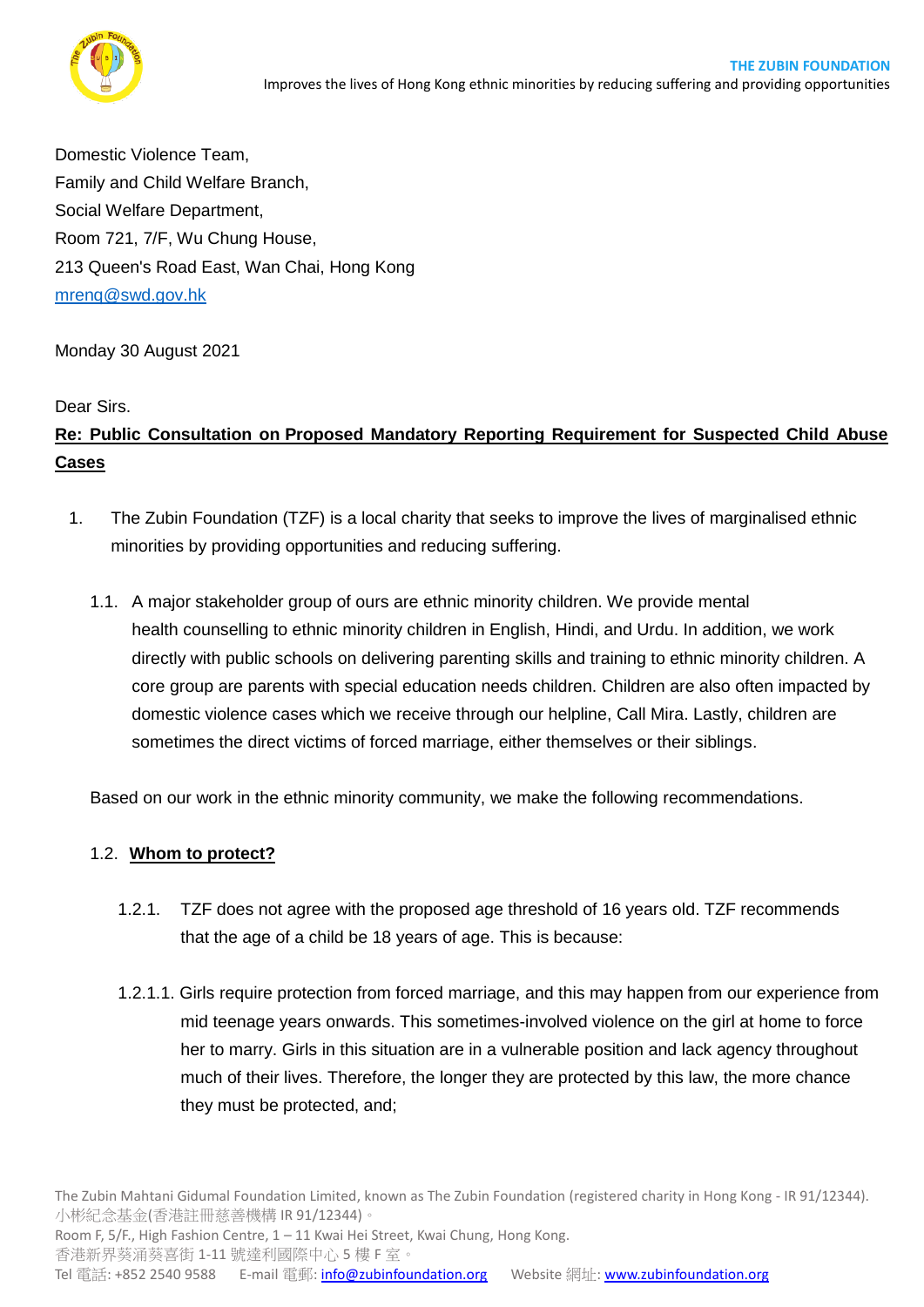

1.2.1.2. To be aligned with the age of 18 in the "Protecting Children from Maltreatment – Procedural Guide for Multi-disciplinary Co-operation (Revised 2020) definition in Chapter 2.1, "In a broad sense, child maltreatment is defined as any act of commission or omission that endangers or impairs the physical/psychological health and development of an individual under the age of 18".

### 1.3. **Who is required to make reports?**

- 1.3.1. TZF agrees that there should be a mandatory reporting requirement. This is subject to:
	- 1. Mandatory training as part of their accreditation
	- 2. Regular training as part of their accreditation
	- 3. An enabling procedure to report (not overly cumbersome)
	- 4. The person who reports to be given due protection in case of backlash by the perpetrator of the violence or a family member.
	- 5. All training to include a component on the issues that may be faced by ethnic minorities (e.g., forced marriage).
- 1.3.2. TZF further agrees that the following groups should be covered by the law:
	- 1. Professionals cited in paragraph 7. All these bodies already have professional accreditation bodies in Hong Kong except for childcare workers/ supervisors in publicly funded, non-profit making and private standalone childcare centres and kindergarten-cumchild care centres. As such for those that do not currently have accreditation bodies, a systemic approach to embedding mandatory training and regular training is recommended.
	- 2. Professionals cited in paragraph 8. All these bodies already have professional accreditation bodies in Hong Kong except for counsellors; and home managers and health workers in residential care homes for persons with disabilities who are vested with the responsibility of children under their care.
	- 3. In terms of counsellors, there is no formal accreditation in Hong Kong. However, this profession needs to be accredited and credible overseas institutions must be recognized. In the ethnic minority community, this is essential as most of our mental health professionals working directly with children are trained counsellors who have received their qualifications with overseas bodies. Like the professionals cited above, they should receive mandatory training and regular training.
	- 4. We agree that home managers and health workers in residential care homes are vested with the responsibility of children under their care. They should have mandatory training and regular training is recommended.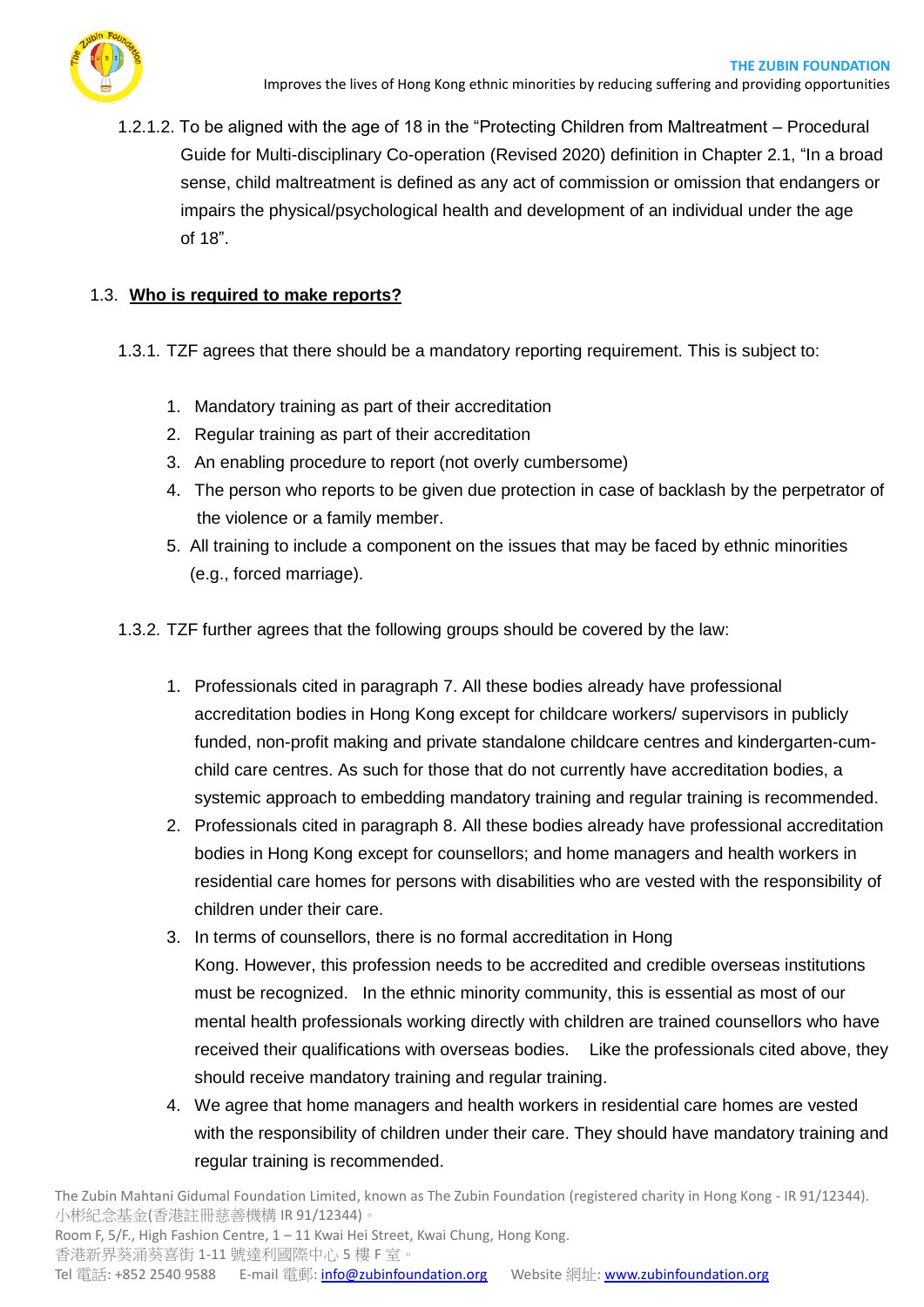

- 5. Many small NGOs are unable to afford social workers and their project staff work directly with children. As such, there must be a responsibility for front line workers that work directly with children to report as well. This needs to be considered.
- 1.3.3. TZF has noted that teachers and NGOS have cited that they have not reported forced marriage when a girl child has mentioned it because it is a "cultural issue". This is the wrong way of dealing with his and all professionals need to understand that violence against a child is not based on culture, race or religion, it is absolute.

## **1.4. What types of suspected cases to be reported?**

- 1.4.1. TZF agrees that very clear guidelines must be issued to provide front line workers and professionals with assistance. These guidelines should cover at a minimum the following:
	- 1. The overall purpose of the law
	- 2. Examples of the types of cases that may be reported. In this, examples from various parts of the community should be included. For example, sometimes a parent in the ethnic minority community may use coercion to "force" their teenage girl to marry. This would entail the parents saying they will withdraw from educating all her siblings if she does not agree. They further threaten that these children will be sent "back" to the ancestral country.

## **1.5. What should be the appropriate level of penalty for failure to report?**

- 1.5.1. TZF agrees that a mandatory reporting system be implemented, and we agree with a penalty.
- 1.5.2. Organisations may need to consider insurance coverage to protect them. The insurance sector will also need to be engaged.

### **1.6. Safeguard reporters' interest?**

- 1.6.1. TZF agrees with the reporters' interests should be protected.
- 1.6.2. In the case of the ethnic minority community, TZF is one of the only providers providing mental health counseling to children in the ethnic minority community and in their native languages. It would be very obvious to a parent that it is TZF that has reported a